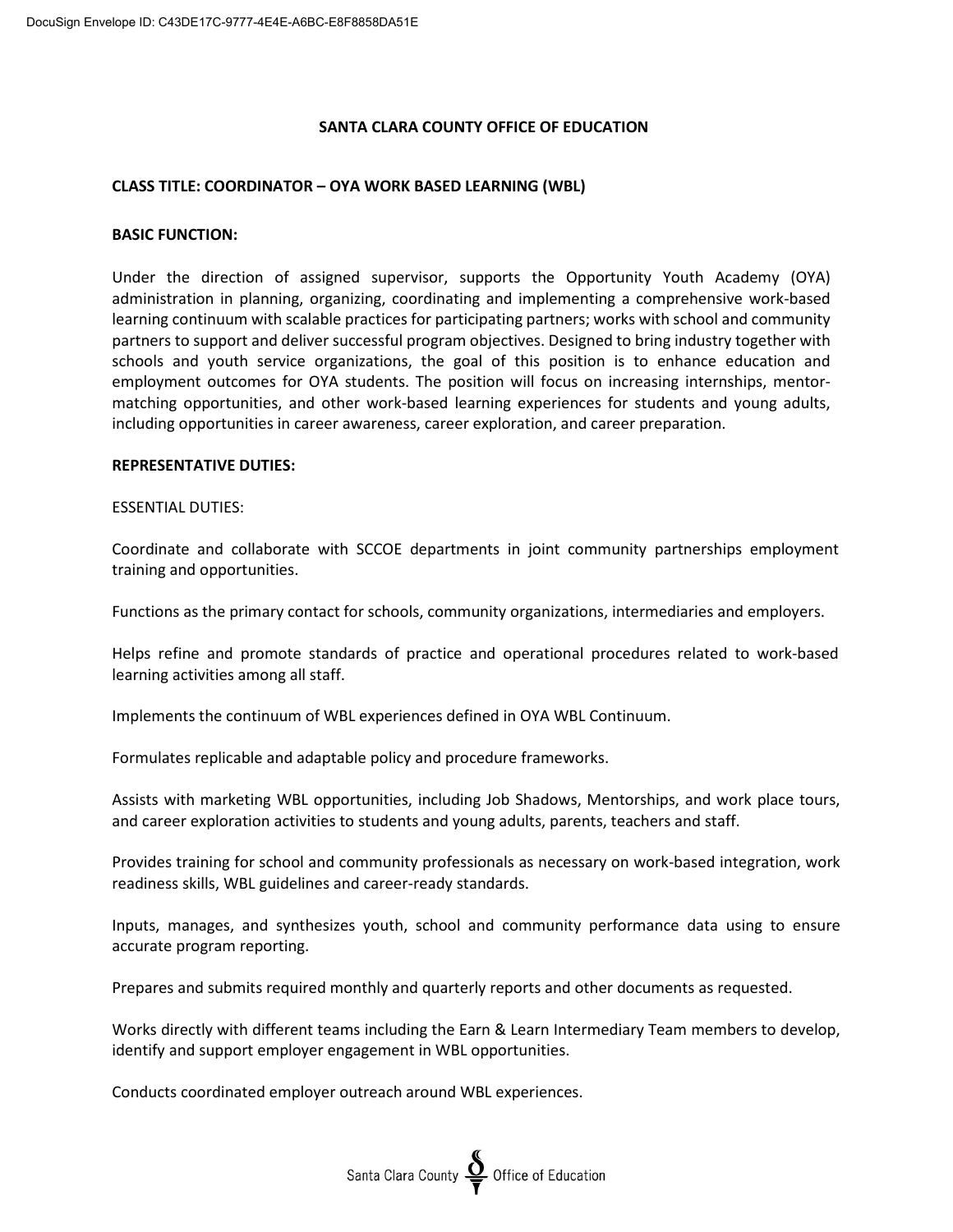# **Coordinator – OYA Work Based Learning (WBL) Page 2**

Convenes meetings to assess WBL results and ongoing needs, leverages successful practices, and exchanges information from employers and schools to inform work-based learning development and curriculum.

OTHER DUTIES: Performs other duties as assigned.

### **KNOWLEDGE, ABILITIES AND COMPETENCIES:**

KNOWLEDGE OF:

Basic elements of systems of support including management, communication and outreach, monitoring of programs/initiatives, and collaboration with multiple constituents;

California Child Labor Laws;

Requirements for Apprenticeship and Internship Programs;

Regional priority sector labor workforce needs;

Experience in the planning, organization, coordination and implementation of the educational services, training activities, instructional resources and support functions of an assigned subject or instructional area;

Oral and written communication skills;

Basic budget preparation and control;

Applicable laws, codes, regulations, policies and procedures;

Interpersonal skills using tact, patience and courtesy;

Operation of a computer and assigned software;

Public speaking techniques;

Instructional standards related to CTE.

# **ABILITY TO:**

Meet and communicate effectively with community college partners, community and industry partners, staff, parents and students;

Speak effectively and deliver presentations to businesses, community and industry partners, trade schools, and community colleges;

Compose routine and specialized correspondence and reports using proper grammar, spelling, punctuation and vocabulary with superior proficiency;

Plan and monitor a budget making accurate mathematical, financial and statistical computations;

Recruit, train, motivate and monitor students during job shadowing, apprenticeships, and internships;

Operate a computer and other general technology to effectively present and deliver trainings, and presentations;

Maintain student records;

Understand and carry out oral and written instructions;

Establish and maintain effective relationships with those contacted in the course of work;

Ability to schedule activities, meetings, and/or events;

Work with data utilizing defined processes.

### **LEADERSHIP TEAM COMPETENCIES:**

Develops and fosters effective individuals and teams;

Operationalizes the organizational vision, mission, goals, shared values, and guiding principles; Demonstrates emotional intelligence;